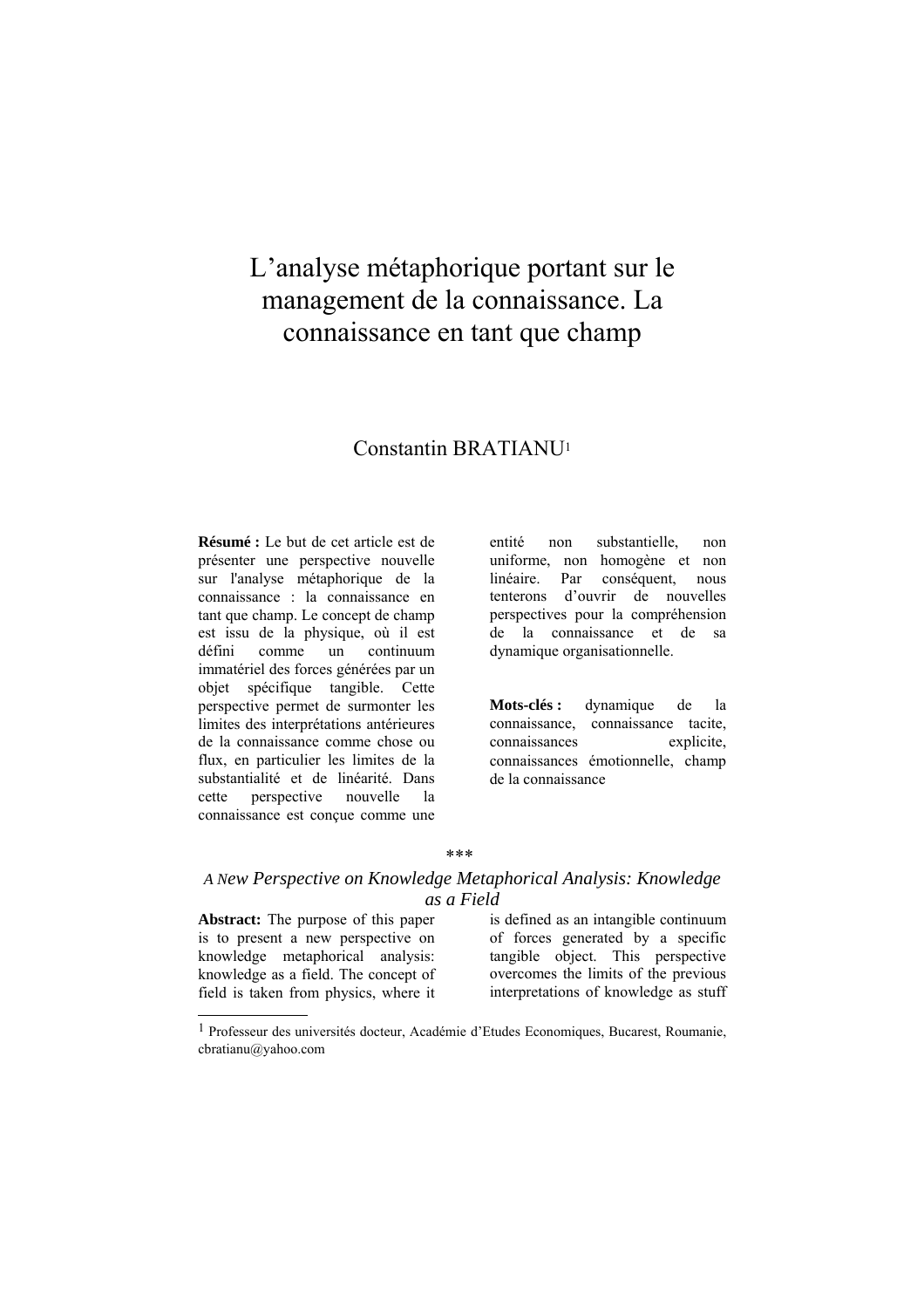or flow, especially the limits of substantiality and linearity. In the new perspective knowledge is conceived as a nonsubstantial entity, nonuniform, nonhomogeneous and nonlinear. Thus, we open new opportunities for understanding

knowledge and its organizational dynamics.

**Keywords:** knowledge, tacit knowledge, explicit knowledge, emotional knowledge, knowledge field, knowledge dynamics

\*\*\*

#### **Introduction**

Knowledge plays a fundamental role in understanding the world we are living in. It is a primary fuel for the knowing process, and in the same time it is a result of this process contributing to the construction of our conceptual system. This system structures our perception of everyday realities and help us to relate to other people through thinking patterns or mental models (Bratianu, 2007; Gardner, 1993; Gardner, 2006; Senge, 1990; Sherwood, 2002; Simon, 1996). This conceptual system based on which we think and act is essentially metaphoric in nature. According to Lakoff and Johnson (2003, p.4) "*The essence of metaphor is understanding and experiencing one kind of thing in terms of another*". Thus a metaphor is much more than just a poetic construction based on imagination. "*The mind is inherently embodied. Thought is mostly unconscious. Abstract concepts are largely metaphorical. These are three major findings of cognitive science. More than two millennia of a priori philosophical speculation about these aspects of reason are over*" (Lakoff & Johnson, 1999, p.3).

Andriessen (Andriessen, 2006; 2008; Andriessen and Boom, 2007) has shown that the conceptualization of knowledge in knowledge management and intellectual capital literature is primarily based on metaphors. In the West, dominant metaphors of knowledge are based on the idea of knowledge as stuff. He concluded that to bring progress to the field we need to find more new non-stuff metaphors. In one of recent theoretical research Bratianu and Andriessen (2008) considered the *knowledge as energy* metaphor. In their analysis the source domain is represented by the concept of *energy*, and the target domain is represented by the concept of *knowledge*. The metaphorical semantic kernel is given by the intersection of the two semantic domains. The larger this semantic intersection, the better cognitive approximation we get by using this metaphor. At the same time, there will always be some characteristics of the source domain not used by metaphor, as well as some characteristics of the target domain not covered by the source domain (see figure 1).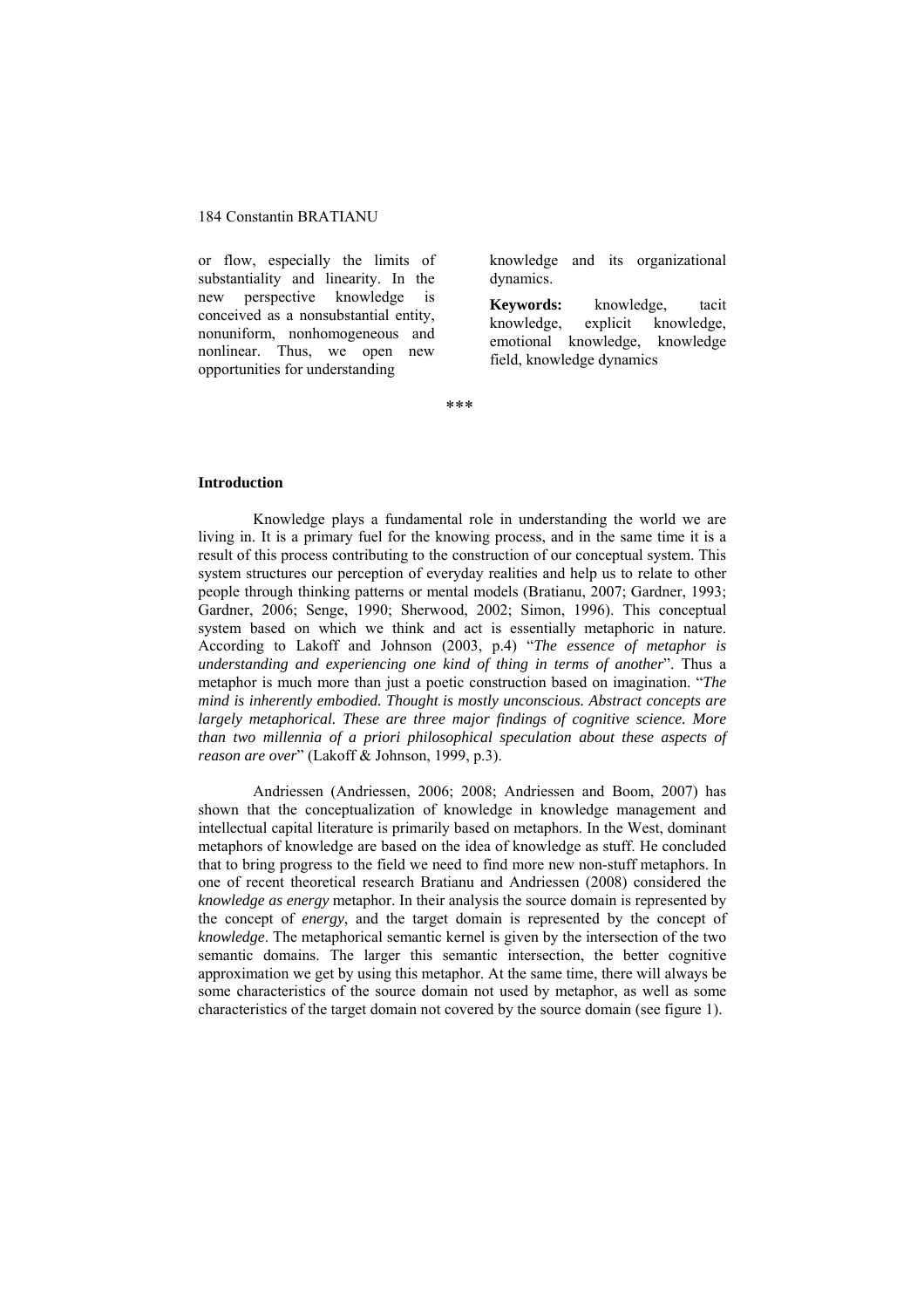A New Perspective on Knowledge Metaphorical Analysis 185



**Figure 1:** *The knowledge as energy metaphor* (Source: Bratianu & Andriessen, 2008)

*Knowledge* is intangible. It is a non-substance entity and thus it can be considered as a *field*. Unlike energy, knowledge can be created and destroyed. Thus, we cannot conceive any conservation law for knowledge. As a consequence of this non-conservative nature *sharing knowledge* becomes an important process in management and organizational learning. Knowledge may have intensive and extensive dimensions, but they must be defined in a different way than in physics. Knowledge can be tacit and explicit. Tacit knowledge can be transformed into explicit knowledge and vice versa. In a different perspective, knowledge may be structured into cognitive knowledge and emotional knowledge (Bratianu, 2009; Hill, 2008).

## **Knowledge as a field**

The most important characteristic resulted from the metaphorical analysis of knowledge as energy is the field nature of knowledge. Knowledge is not an object, not a fluid or its flow, but a field of forces. Such a field is by its nature mass free and spread in space as a continuous domain. However, this is a new perspective since most works so far considered knowledge as stuff or stocks and flows. For instance, Andriessen (2006, 2008), Andriessen and Boom (2007) showed in their analyses that the dominant view in the western thinking is the metaphor of knowledge as an *object* that can be created, stored, shared, located, moved, controlled and manipulated. This substantial perspective is still dominated in many books and papers on knowledge management and intellectual capital management. This view is aligned with the resource view of any organization, and thus it is just an extrapolation from tangibles to intangibles. On the other hand, in the eastern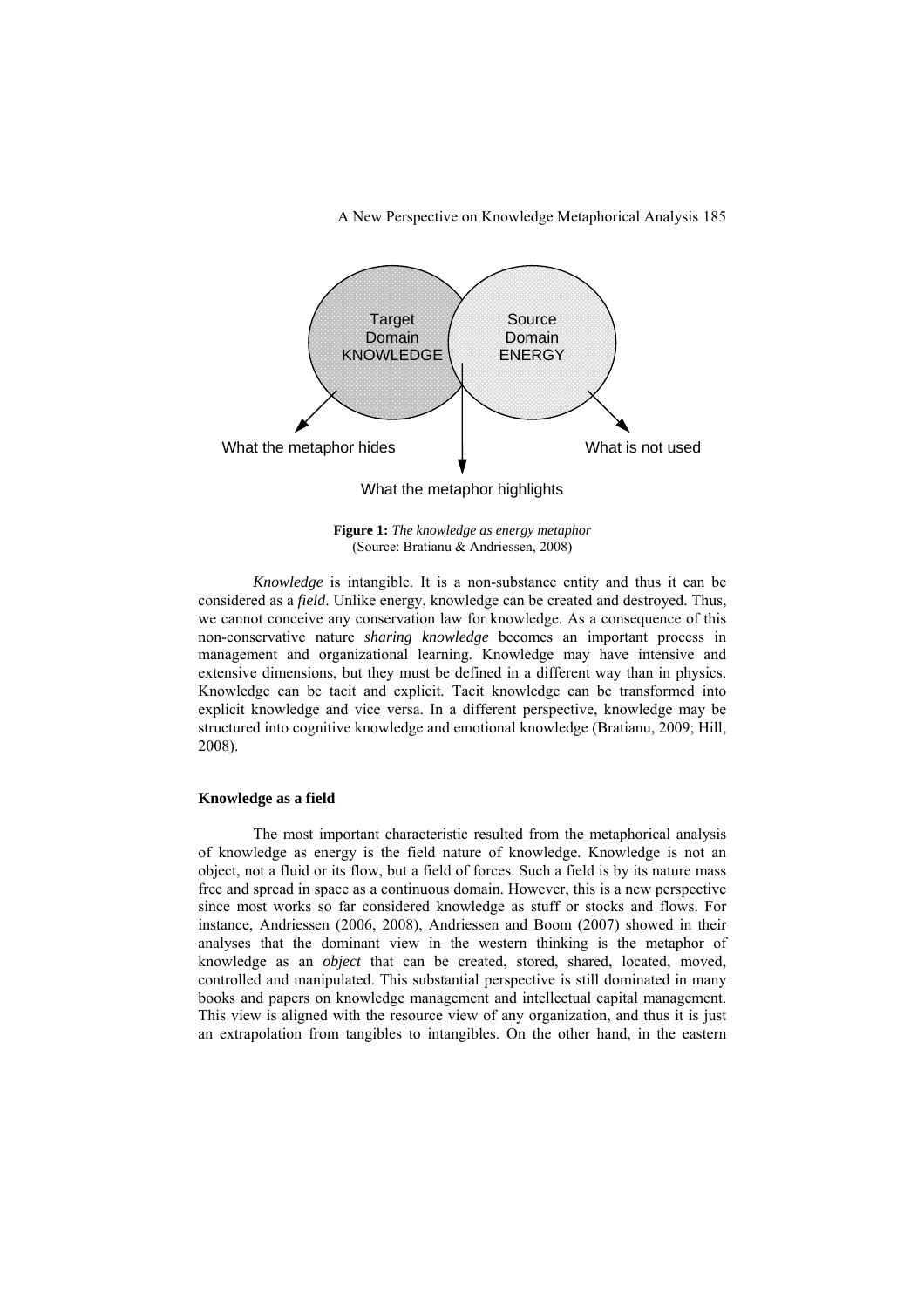works dedicated to knowledge and knowledge management, the metaphors used are those of *spirit* and *wisdom*. Both concepts have a spiritual nature which means actually a non-substance or field characteristic. To understand better what a field means, let us consider the gravity field. We are living every moment of our lives and everywhere on Earth in this gravity field, without a conscious representation of it in our minds. However, we feel it anytime we jump, or we want to take in our hands a heavy weight. In views of Nonaka and Takeuchi, "*Highly subjective insights, intuitions, and hunches are an integral part of knowledge. Knowledge also embraces ideals, values, and emotions as well as images and symbols. These soft and qualitative elements are crucial to an understanding of the Japanese view of knowledge*" (Nonaka and Takeuchi, 1995, p. 9).

Shifting from a static view to a dynamic view, Nissen promotes the conceptual construct of *flow*, by comparison with a fluid flow: "*All knowledge required for an organization to perform its work processes and to accomplish its mission needs to flow within such organization. Knowledge lies always on the critical path of work; that is, people must know how to accomplish a job before they can accomplish it. Hence, even routine knowledge necessary to perform ordinary work processes within an organization must flow across numerous dimensions* "(Nissen, 2006, p.7). Knowledge flow takes place between people. They may work together in the same team or department, or they may work in different organizational units of the same plant or of different plants. Knowledge flows along the formal structural directions but also along informal connexions. Knowledge flow may be considered also along time direction, from one day to another day, or from one generation to another generation of workers. Thus, knowledge flows may be interpreted in different space and time frameworks. However, in physics any flow is generated by a pressure field, and Nissen does not discuss how we can interpret this pressure in the organizational environment. The only pressure field we can thing of is the authority pressure, which is working top-down along the vertical direction; knowledge flows along this direction especially as orders toward middle management and executives.

### **Tacit knowledge as potential energy**

Tacit knowledge is a fuzzy concept since we cannot define exactly what it is, and how we can measure it. Polanyi, who was among the first to investigate deeply this knowledge dimension stated: "*I shall reconsider human knowledge by starting from the fact we can know more than we can tell. This fact seems obvious enough; but it is not easy to say exactly what it means*" (Polanyi, 1983, p.4). Tacit knowledge "*is personal knowledge embedded in individual experience and involves intangible factors such as personal belief, perspective, and the value system*" (Nonaka and Takeuchi, 1995, p.VIII). Being highly personal, tacit knowledge is hard to be formalized and communicated or shared with others. Also, subjective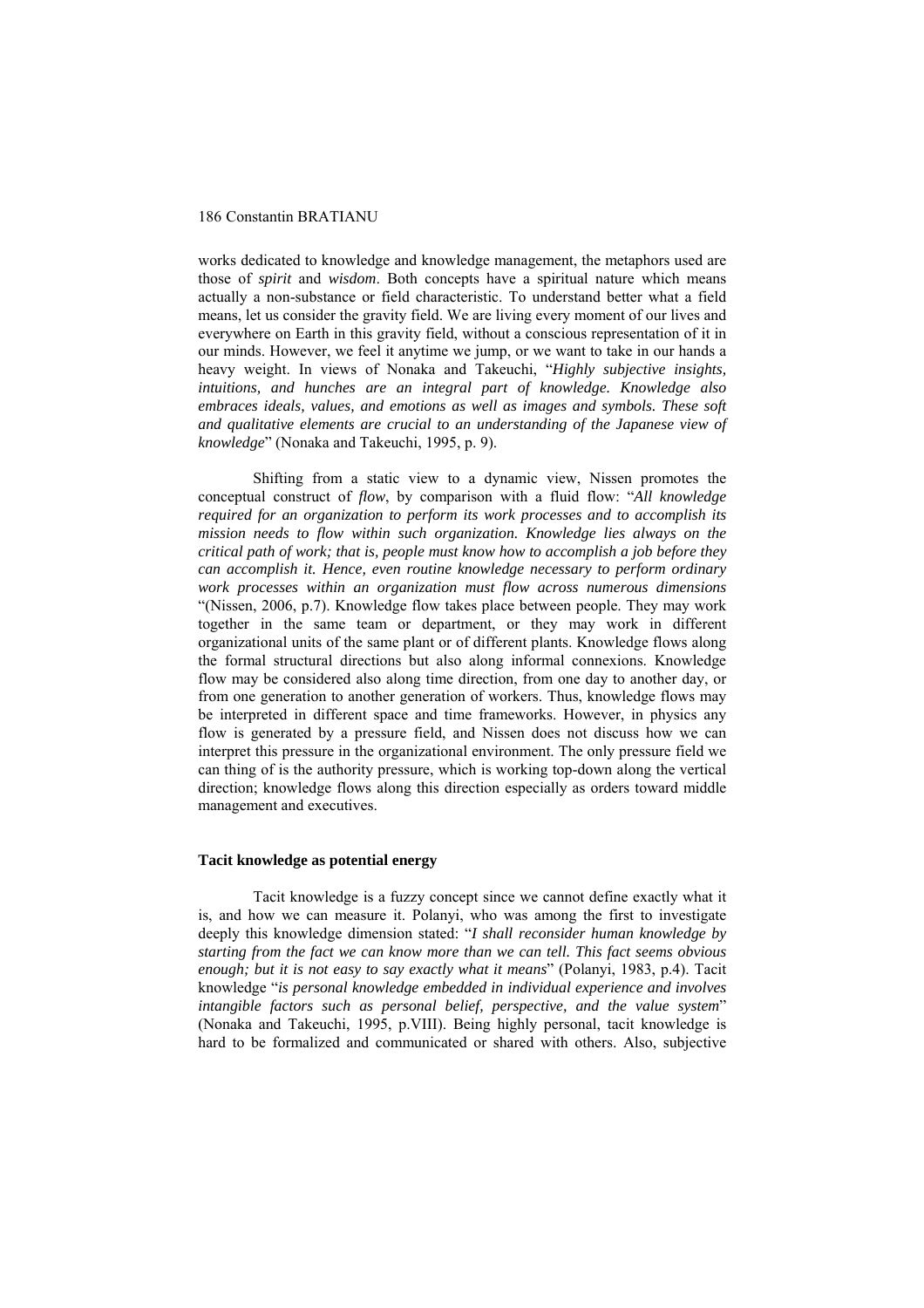insights, intuitions, and hunches fall into this category. It is deeply rooted in an individual experience, which reflects actually its positioning with respect to a certain cultural environment, similar to the potential energy dependence to the body position with respect to the gravitational field. The magnitude of tacit knowledge can be increased by increasing one individual's experience. Explicit knowledge "*can be articulated in formal language, including grammatical statements,*  mathematical expressions, specifications, manuals and so forth. This kind of *knowledge thus can be transmitted across individuals formally and easily*" (Nonaka and Takeuchi, 1995, p.VIII). Explicit knowledge is associated to the decision making process and to action. It is a dynamic form of knowledge which is able through its variation to generate decisions and actions in the way kinetic energy generates mechanical work as a result of its variation. Tacit knowledge can be transformed into explicit knowledge through the externalization process, and explicit knowledge can be transformed into tacit knowledge through the internalization process (Nonaka and Takeuchi, 1995; Nonaka and Konno, 1998). Tacit knowledge has many similarities with the *potential energy* from physics. This energy is generated by the gravity field and any tangible object has inherently a certain level of potential energy, which depends mainly on its position with respect to the earth surface. By comparison, we can say that tacit knowledge depends on the position of certain individual with respect to a field of meanings and feelings generated by social life.

#### **Explicit knowledge as kinetic energy**

Explicit knowledge represents that part of the individual knowledge that can be expressed using language. It is the knowledge people exchange in their everyday encounters, and the knowledge embodied in books and papers. Basically, it is the rational part of the knowledge field. It is the knowledge that puts in motion the decision making process and the organizational dynamics. Explicit knowledge is similar to the *kinetic energy*, which generates mechanical power. Kinetic energy can be obtained from potential energy, and it can be transformed into potential energy. In physics the conservation law states that potential energy and kinetic energy can transform one into another, such that the total energy to remains constant. Energy cannot be created and cannot be destroyed. For any given system the total energy remains constant. Making a parallel between the energy field and the knowledge field, we have to stress the fact that there is no conservation law for knowledge. For any given knowledge system we can write the relation:

$$
K = TK + EK \tag{1}
$$

where K is the total knowledge of the system, TK is the tacit knowledge, and EK is the explicit knowledge. However, this relation does not require the conservation law, and is not a pure mathematical formulation since nobody can measure the value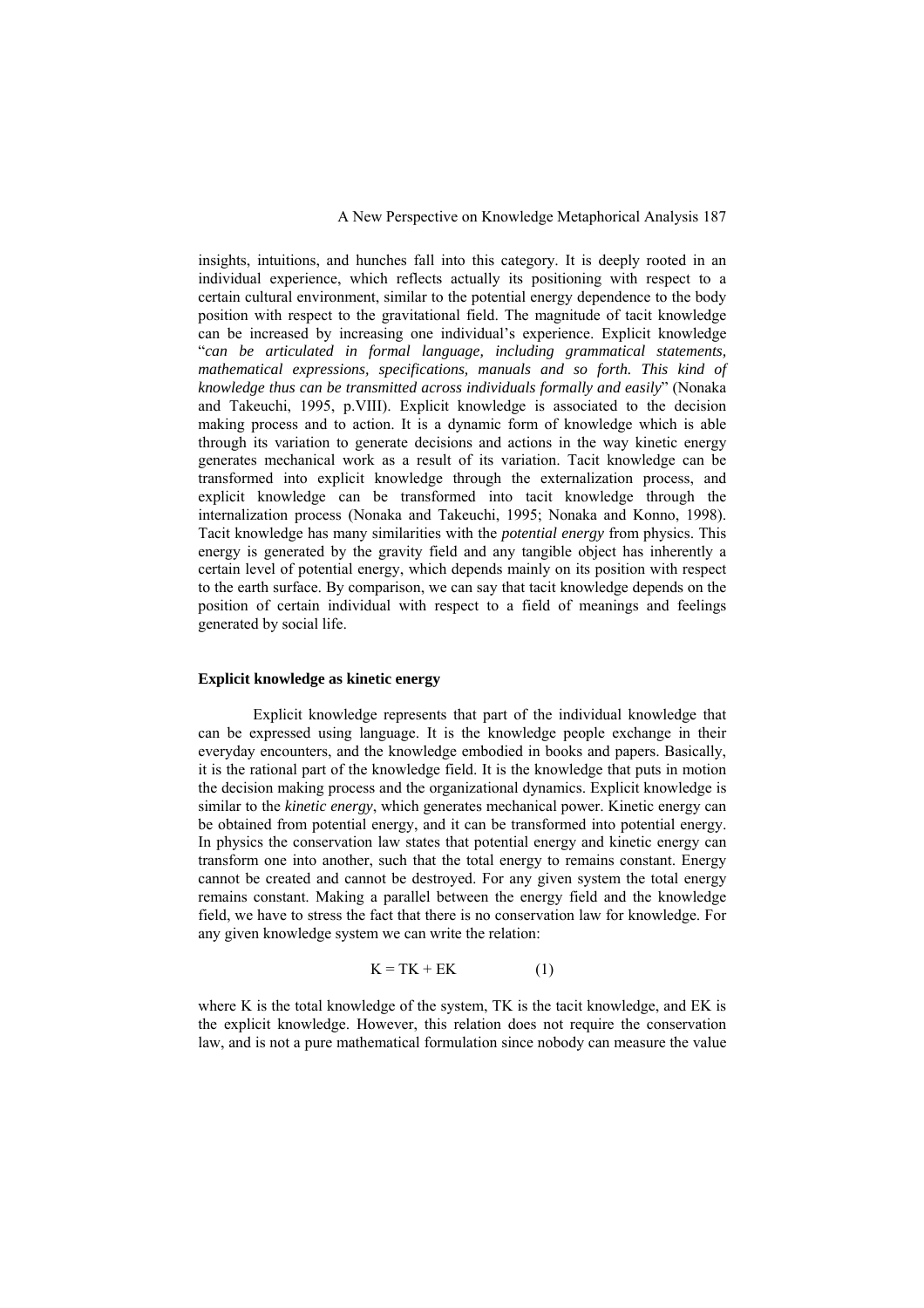of tacit knowledge. Actually, due to the unconscious nature of the tacit knowledge we don't know how much we know. But this relation is important for knowledge management since each employee brings much more knowledge into company than any diploma can show. In the same time, the loss of knowledge when an employee retires is much more than the explicit correspondent of the job description of the work he performed. Also, this relation help us to understand the value of the total knowledge in an interdisciplinary field: "Operating in interdisciplinary environments like these, professionals and managers inevitably develop important practical knowledge about related disciplines, not to mention relationships with other experts who they can turn on. The cumulative knowledge gained by working with others in an environment that integrates complex specialities creates kinds of expertise that are very hard to replicate"(DeLong, 2004, p.17). In the knowledge field, tacit knowledge can be transformed into explicit knowledge through the process of *externalization*, and explicit knowledge into tacit knowledge through the process of *internalization* (Nonaka and Takeuchi, 1995). However, unlike the similar transformations in the energy field where rigorous mathematical expressions govern these transformations, in the knowledge field there are no quantitative relations established so far. This could be a real challenge for the future research in knowledge dynamics (Bratianu, 2009).

## **A parallel between knowledge field and thermal energy field**

As a science, *thermodynamics* is concerned with the generation, transport, and dissipation of heat as a form of energy. That means also the transformation process of mechanical work into heat, and of variation of heat into mechanical work in complex systems. The general equation of these transformations can be written as follows:

$$
\Delta E = W + Q \qquad (2)
$$

where:  $\Delta E$  – energy variation from an initial state to a final state; W – mechanical work performed by the system, and  $Q$  – heat input to the system. By analogy, we may write for the knowledge field:

$$
\Delta K = KW + KQ (3)
$$

where:  $\Delta K$  – knowledge variation; KW – cognitive work, and KQ – emotional heat. This relation is strictly qualitative and it introduces a difference between a cognitive process and an emotional one. By *cognitive work* we may refer to any knowledge processing event which is capable of generating action at individual or organizational level. In the field theory, any non-uniform distribution in time or space generates forces, and any variation of these forces generates fluxes which tend to produce uniformity. This is true for the knowledge field as well, and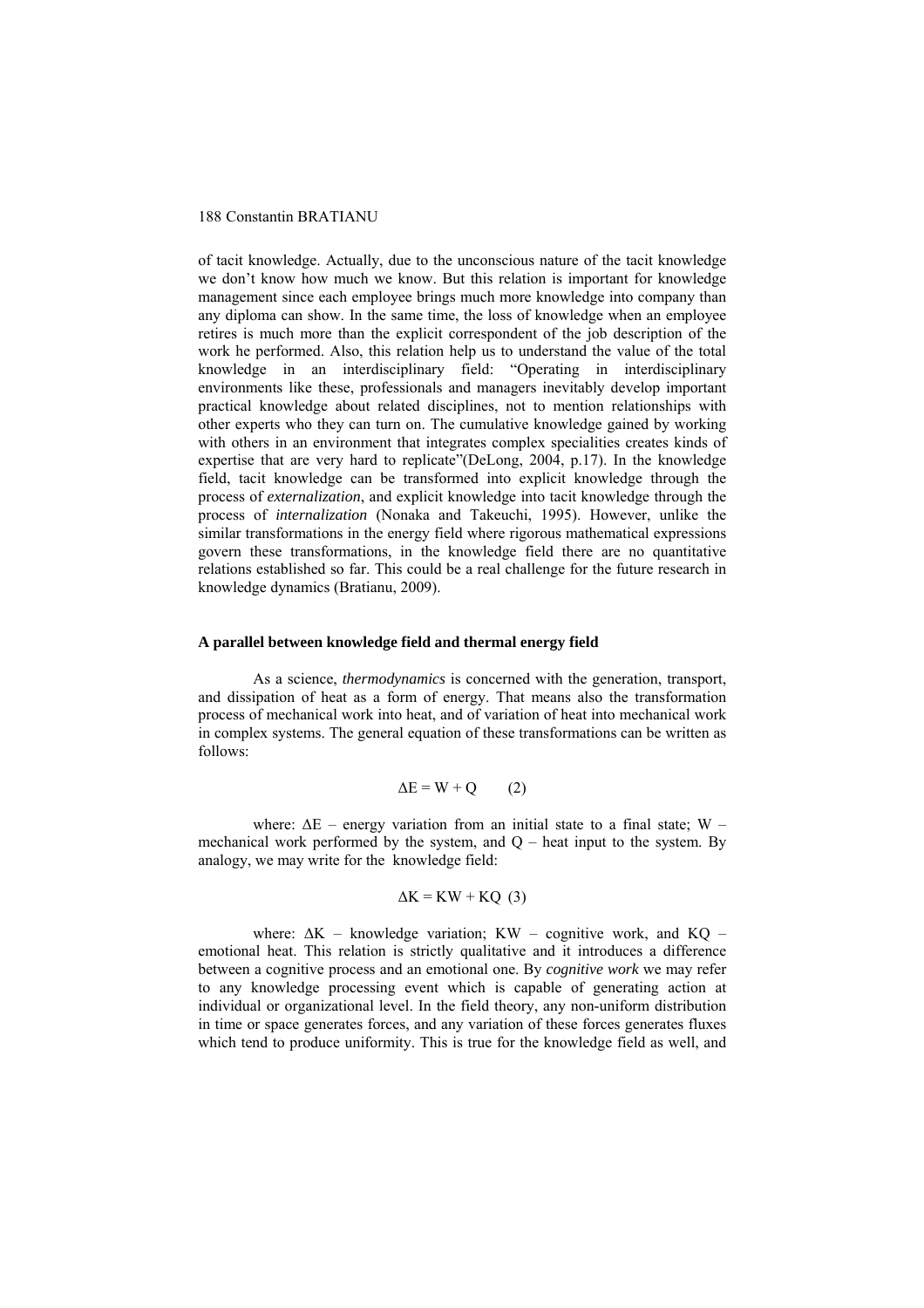#### A New Perspective on Knowledge Metaphorical Analysis 189

we may coin the concept of *cognitive work* as a result of variation of cognitive fluxes at the individual level or organizational level. A cognitive work is actually any flux which may generate, or which can be generated by a knowledge field variation. It is a step further from the concept of *working knowledge* (Davenport and Prusak, 2000). By *emotional heat* we may consider the emotional flux which has been induced or produced as a result of a knowledge field variation. Let us consider that we are waiting for the final result of a job interview. When it is communicated to us, we have a variation in our knowledge level, and we perform a cognitive work in interpreting this result. In the same time, an emotional flux is generated according to our expectation level: if we get the wanted job we are happy, if not, we are unhappy. Like mechanical energy, the cognitive work has an extensive dimension which eventually can be measured. Like thermal energy, the emotional heat has both extensive and intensive dimensions. In this case, the extensive dimension refers to quantity of heat expressed in Joule, and the intensive dimension refers to temperature expressed in degrees Celsius or Fahrenheit. Although we cannot measure now the intensity of a certain emotion, we can differentiate emotions based on their intensities, which means we can perform a relative evaluation of them. Introducing emotions into the knowledge metaphorical analysis it is in concordance to the Japanese view of oneness of body and mind (Nonaka and Takeuchi, 1995; Nonaka and Konno, 1998).

The second law of thermodynamics has many formulations and interpretations. However, the kernel of this law is that heat can flow by its nature from a body with a higher temperature, toward a body with a lower temperature. These two bodies can be in direct contact, or not. The reverse process can be done only by performing mechanical work. Using our metaphor, we may say that in the knowing process knowledge can be transferred only from a person having a higher knowing level toward a person with a lower knowing level. The reverse process can be done only by performing some intellectual work. This idea can be further developed by using similarities between the Carnot cycle used in thermodynamics and the SECI cycle used in knowledge management. In knowledge transfer and sharing we may include both tacit and explicit knowledge. In knowledge intensive organizations, knowledge sharing is a core competency. People need to actively share and discuss their practice which is generating tacit knowledge. "*While knowledge is often thought to be the property of individuals, a great deal of knowledge is both produced and held collectively. Such knowledge is readily generated when people work together in the tightly knit groups known as communities of practice*" (Brown and Duguid, 1998, p.91).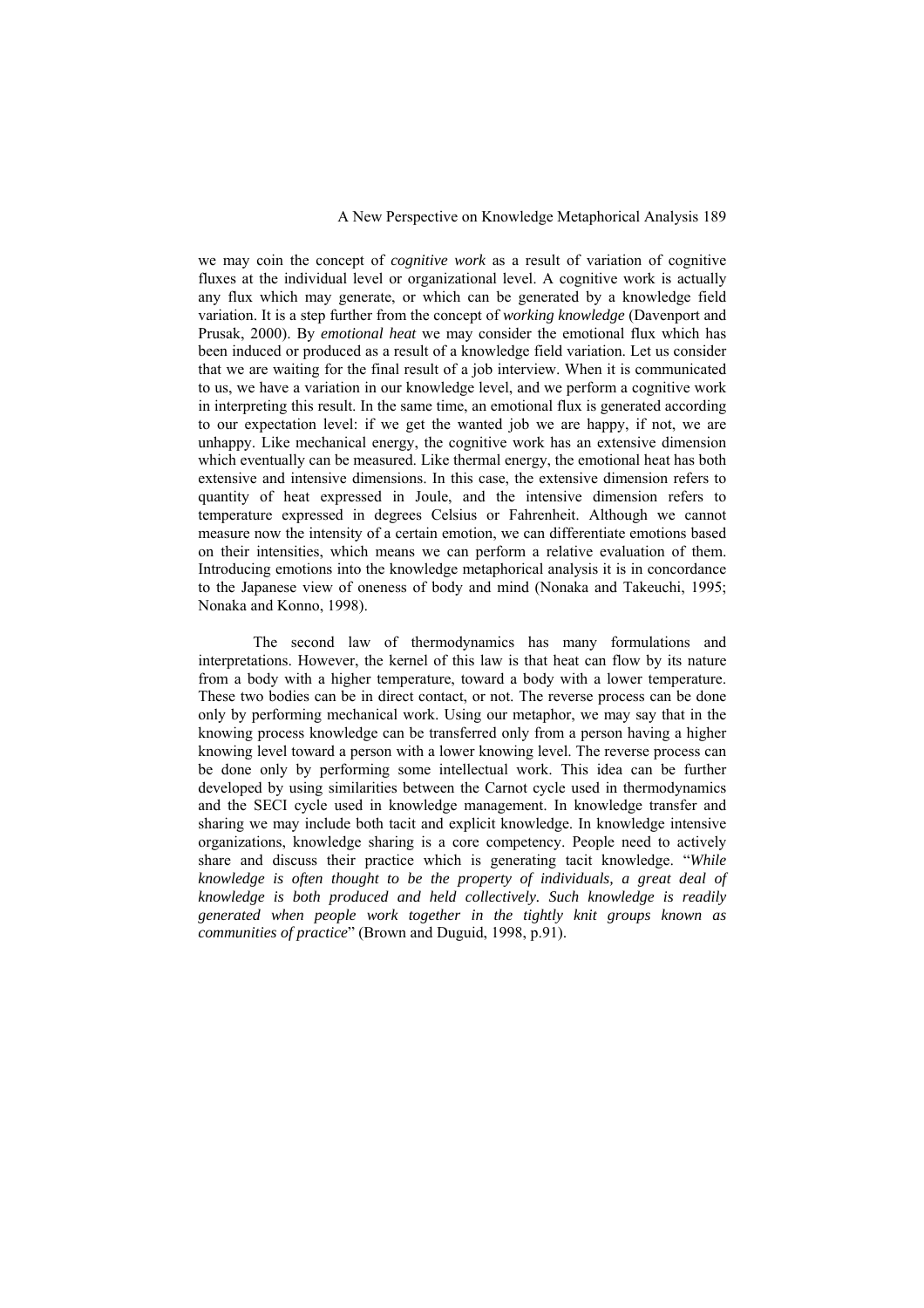#### **Knowledge field and entropy**

The concept of *entropy* has been defined for the first time by R.J.E. Clausius in 1865, in relation with the second law of thermodynamics. Clausius' definition of entropy change could be expressed verbally as being the amount of energy dispersed reversibly at a specific temperature T. From a statistical viewpoint, the entropy is the degree of disorder or chaos that exists or is created, a connection that has been revealed by investigations of Boltzmann and Gibbs in statistical physics. Entropy can be express as (Schroedinger, 1967):

Entropy = 
$$
k \log D
$$
 (5)

where  $k$  is the so-called Boltzmann constant, and  $D$  is a quantitative measure of disorder. Also, D can be interpreted as a probability of a macrostate of a given system, produced by its chaotic microstates. Transitions from less probable to more probable macrostates and towards equilibrium all increase entropy and consume exergy, the work potential of the given system. In the source domain of energy, entropy can be interpreted also as a measure of energy distribution and the capacity of the energy field to do useful work. The higher the entropy, the less value of the energy field (Handscombe and Patterson, 2004). In the target domain of knowledge, entropy can measure the distribution of knowledge field at the organizational level. A highly structured and non-uniform knowledge field has a low entropy value. This is a typical situation in the old view of the industrial management, where the management hierarchy is highly vertically structured and top-down knowledge flow is very well controlled (Robbins and DeCenzo, 2005). In the new knowledge creating companies, the knowledge field is less structured due to a flat management hierarchy and an intensive knowledge transfer on both vertical and horizontal directions takes place "*Hierarchies are very good at aggregating effort, at coordinating the activities of many people with widely varying roles. But they're not very good at mobilizing effort, at inspiring people to go above and beyond. When it comes to mobilizing human capabilities, communities outperform bureaucracies*" (Hamel and Breen, 2007, 62). Thus, entropy can be in the target domain an important indicator to describe organizations and their management performance. For instance, the entropy of a platoon of soldiers is very low because they are highly constrained by regulations to execute the top-down orders. By contrast, the entropy of a creative company with a lax lattice management is high since knowledge is flowing in all directions trying to level up the organizational knowledge field. It is interesting to conclude that management is by its nature *antientropic*, since it implies order and well defined knowledge clusters associated to well defined organizational structures. Knowledge entropy is reduced by performing cognitive work in designing these organizational structures and all internal regulations for their functioning. The final result is a perfect mechanical organization operating by bureaucratic procedures. It is a very stiff organization with a low innovation level and a low adaptive capacity. The new types of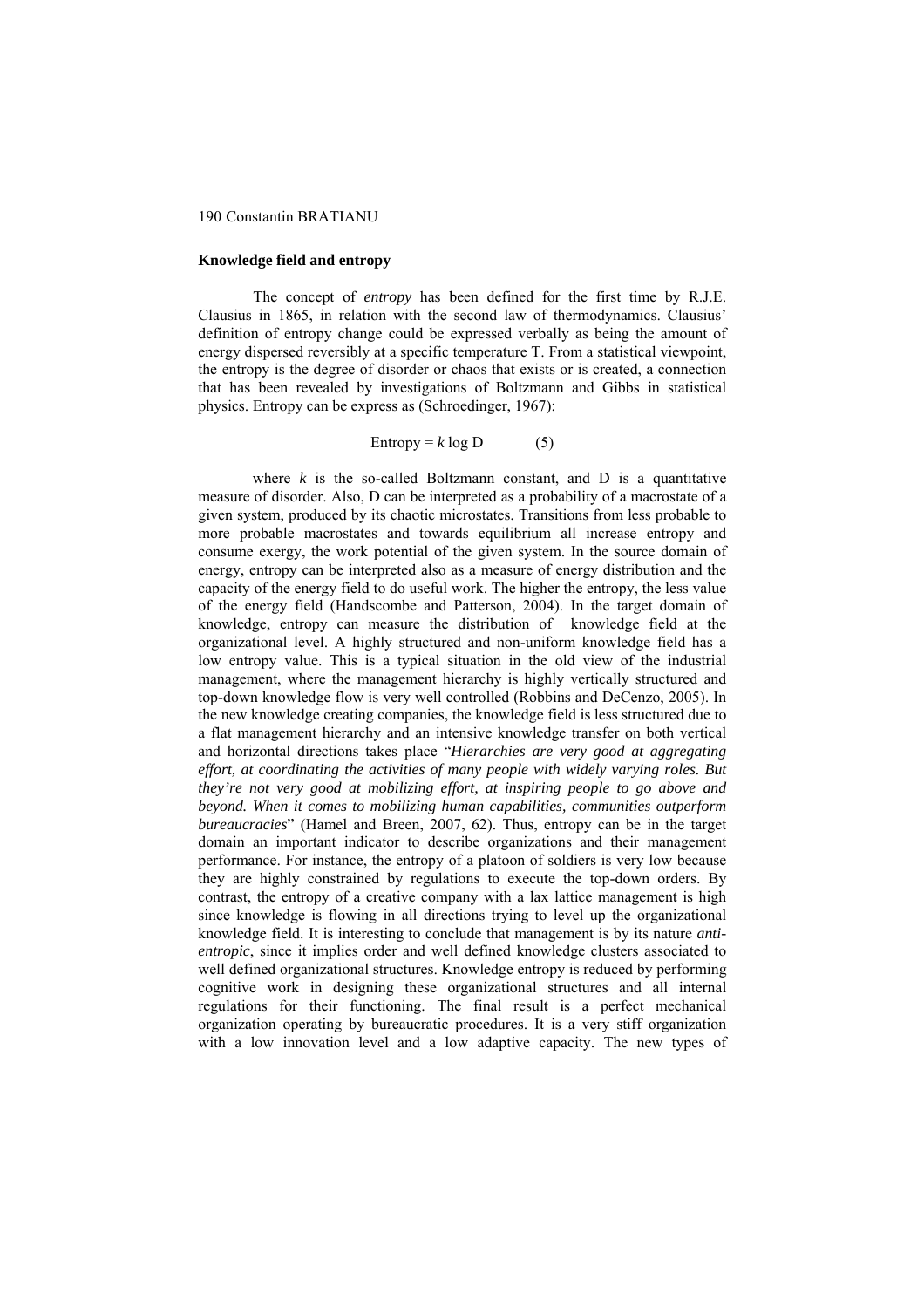organizations are more flexible, with less structured managerial hierarchies, and higher level of innovation (Leonard-Barton, 1995; Christensen, 2003). That means a higher level of knowledge entropy. The future of management is the *entropic management*, which means a substantial change in the organizational structures and dynamics.

#### **Conclusion**

 Knowledge management is still a growing research domain with inputs coming from all sciences. Since the first inputs came from the operational management dealing with tangible assets, knowledge has been considered as a stuff. This is a static and linear perspective with many limitations. Then, trying a dynamic view some researchers considered the flow of knowledge throughout organization. The purpose of this paper is to show a new perspective of knowledge interpretation: knowledge as a field. The input comes from energy systems and it is important since this interpretation overcomes many limitations from all previous metaphors. The knowledge field is nonlinear, nonhomogeneous and nonuniform. The parallel with the energy field allows us to consider the tacit knowledge as potential energy, the explicit knowledge as kinetic energy, and the emotional knowledge as thermal energy. Thus, we can understand much better the relations between these forms of knowledge and the possible transformations from one form into another. The field perspective opens new opportunities to advance the research in knowledge dynamics and to find out the nonconservative laws of all these above transformations.

# **References**

- ANDRIESSEN, D. 2008, "Knowledge as love. How metaphors direct our efforts to manage knowledge in organisations", *Knowledge Management Research & Practice*, No.6, pp.5-12.
- ANDRIESSEN, D. 2006, "On the metaphorical nature of intellectual capital: a textual analysis", *Journal of Intellectual Capital,* Vol.7, No.1, pp.93-110.
- ANDRIESSEN, D. & VAN DEN BOOM, M. 2007, "East is East and West is West and (n)ever its intellectual capital shall meet", *Journal of Intellectual Capita*l, Vol.8,  $N_0$   $\Delta$
- BRATIANU, C. 2009, "Challenges for knowledge management research", in: BRATIANU, C., LIXANDROIU, D. & POP, N. (eds.) *Business excellence*, Vol.I, pp.52-56. Brasov: Infomarket.
- BRATIANU, C. 2009, "Emotional knowledge dynamics", in: *Proceedings of the 4th International Conference on Knowledge Management: Projects, Systems and Technologies*, 6-7 November 2009, Bucharest, pp.237-239.